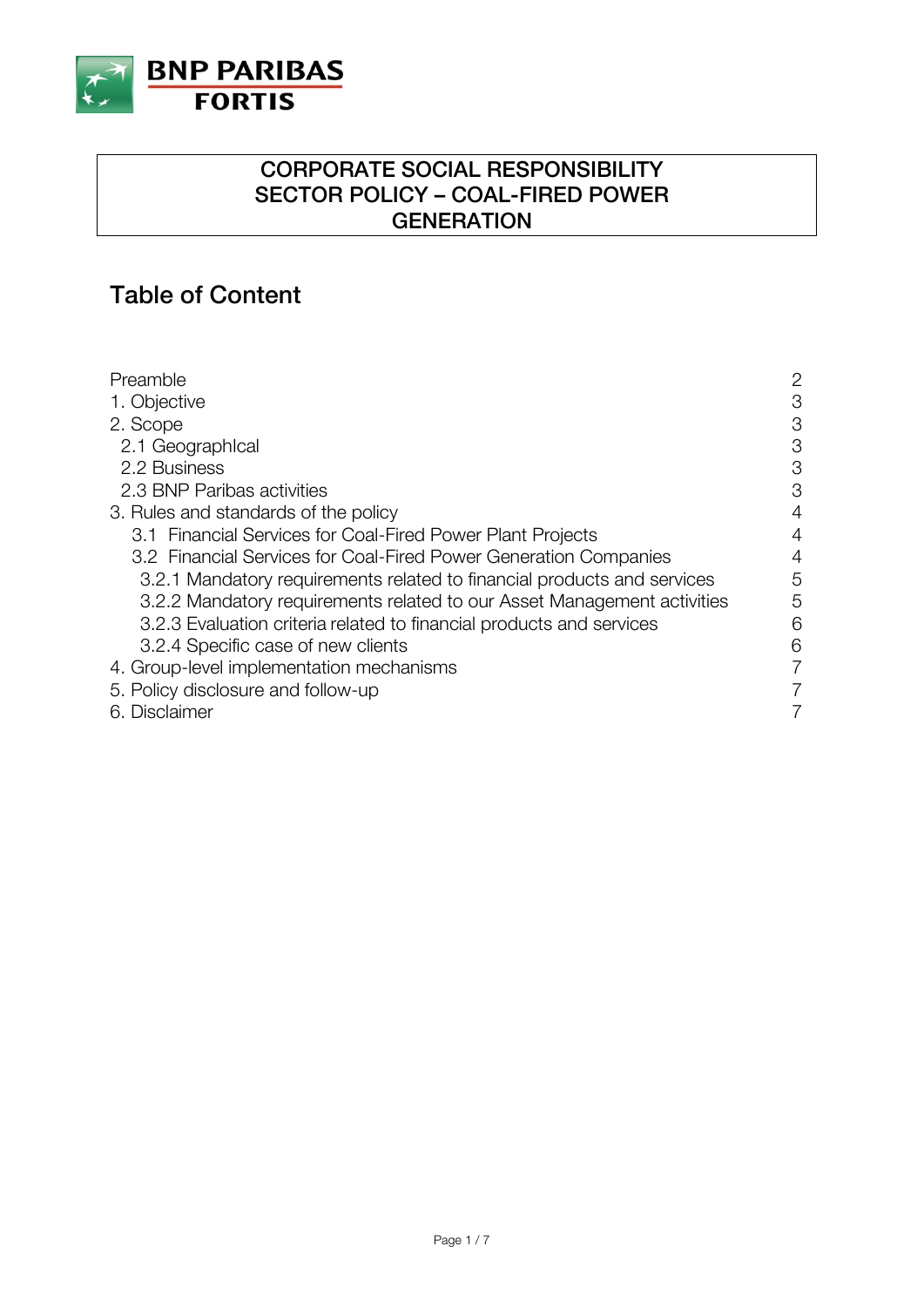

Preamble

As part of its commitment to corporate social responsibility, BNP Paribas has developed consistent policies regarding its financial products and services for the energy sector, including the coal-fired power generation industry.

BNP Paribas acknowledges that coal-fired power generation, as a large CO2 emitter, is a key contributor to climate change. In order to meet the objectives set by the Paris Agreement and in line with the associated pathways published by the IPCC, OECD countries and the rest of the world have to gradually eliminate coal from their generating capacities. In this context, BNP Paribas seeks to support power companies in their coal exit strategy.

BNP Paribas has strengthened its policy with regard to general purpose financings granted to electricity producers, some of whose production is still based on coal. After ceasing its support to new coal-fired power plant (CFPP) projects and requiring its clients to adopt a diversification strategy towards CO2 emissions reduction, the Group now defines its ambition to stop supporting thermal coal power by differentiated deadlines depending on the geographical area of the client's assets. More precisely, BNP Paribas targets zero exposure to thermal coal power capacities by 2030 in the European Union and OECD countries and by 2040 in the rest of the world through engaging its clients and actively monitoring its portfolio.

To do so, the Group will pursue dialogue with clients which generate electricity from coal in order to assess the compatibility of their coal exit strategy with the Group's objectives by geographic area.

An exit process will be led in 2020 for power clients planning new coal capacities or having no exit strategy. Portfolio assessment will be completed in 2021 based on active client dialogue and engagement, leading to the end of banking relationship with clients assessed as not in line with the bank's set deadlines. Strategy assessment towards coal power exit will thus be part of a global monitoring process reviewed annually thereafter.

In addition to the above, BNP Paribas considers it also very important that any power company meets essential requirements regarding health, safety and the protection of the environment for future generations.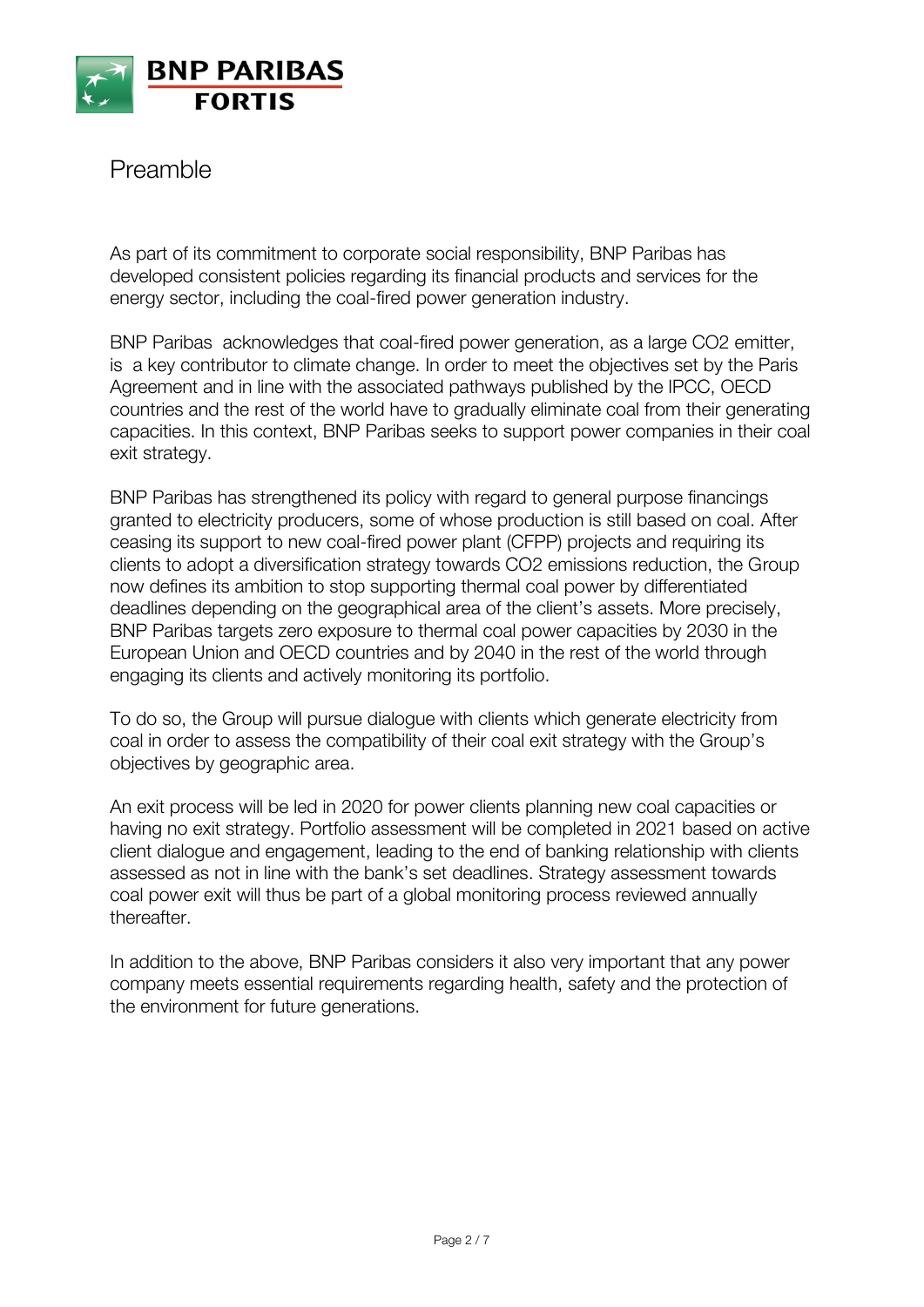

# 1. Objective

This policy defines a set of rules and procedures regarding financial products and services provided by BNP Paribas entities and aims at establishing guidelines for conducting business in a responsible manner.

## 2. Scope

#### 2.1 Geographical

Worldwide.

 $\overline{\phantom{a}}$ 

#### 2.2 Business

#### **This policy covers:**

- **- Coal-Fired Power Plant (CFPP) projects**: construction of a Coal-Fired Power Plant<sup>1</sup>, as well as expansion and/or upgrading of existing CFPP seeking lifetime extension or capacity increase.
- **- Power Generation (PG) companies**: companies involved in the power generation sector that own or operate one or more coal fired power plants (CFPPs), including subsidiaries of diversified business groups.

### 2.3 BNP Paribas Activities

**BNP Paribas Group entities**: this policy applies to all business lines, branches, subsidiaries and joint ventures of which BNP Paribas has the operational control. When BNP Paribas establishes new joint ventures in which it has a minority stake, it strives to include its standards as part of the joint venture agreement.

**Financial products & services:** this policy applies to all advisory and financing activities provided by BNP Paribas (lending, debt and equity capital markets, guarantees and advisory work, etc.). It covers all new CFPP projects and PG companies. For financing agreements with PG companies that predate this policy, the rules and standards set out below will be applied as such agreements are due for review.

 $1$  Heat and power co-generation projects relying on thermal coal are included in the scope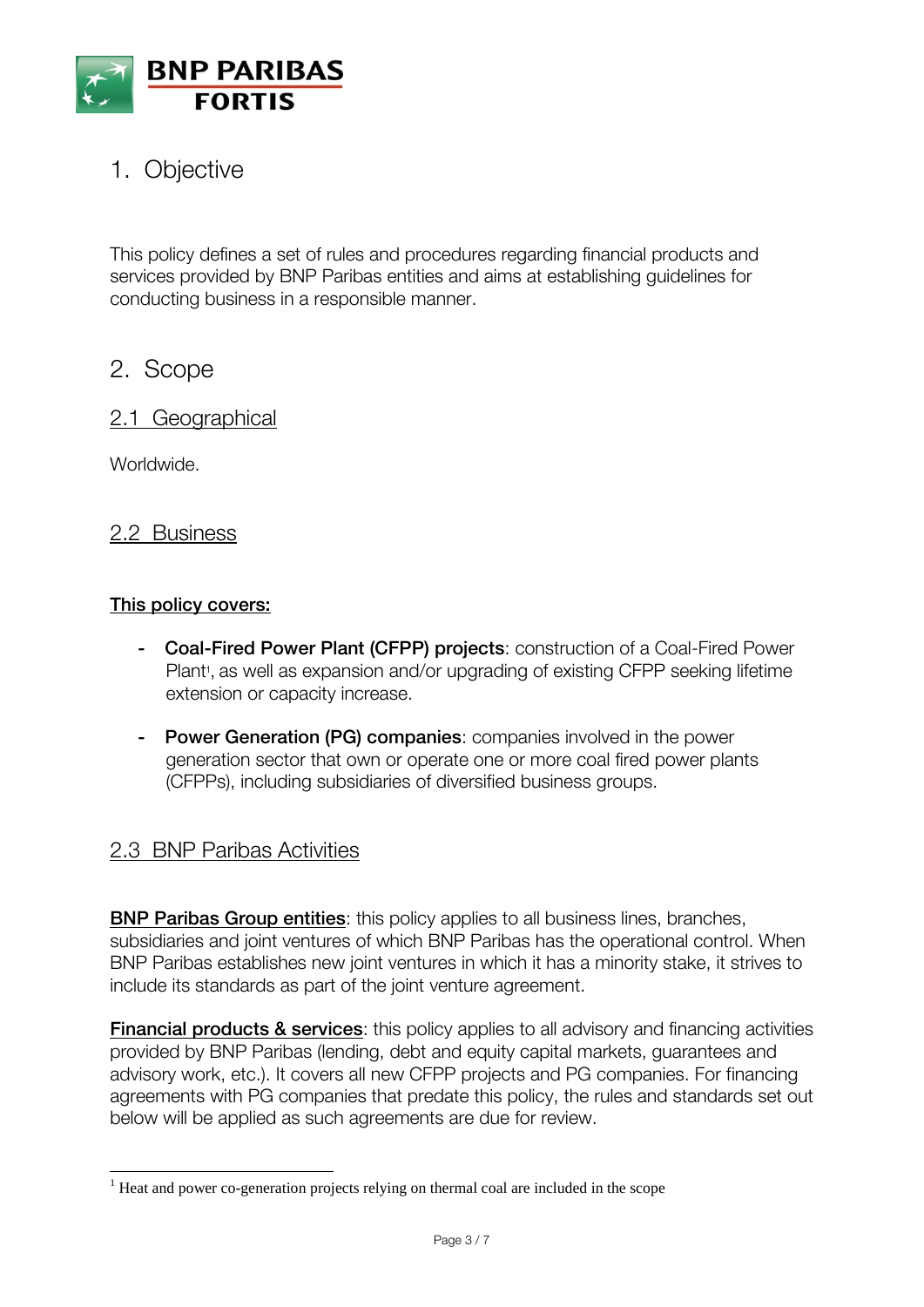

**Asset management:** this policy applies to all BNP Paribas entities managing proprietary assets and third-party assets, with the exception of index-linked products and mandates where clients have chosen to opt out of our Responsible Business Conduct Policy. External asset managers are actively monitored and encouraged to adhere to BNP Paribas standards.

### 3. Rules and standards of the policy

The coal-fired power generation sector is highly regulated at both national and international levels, particularly on air emissions. BNP Paribas requires PG companies to comply with applicable laws and regulations as well as with international conventions ratified by their operating countries. This policy also sets additional criteria to be respected by PG companies.

These criteria were identified to address the main issues highlighted in the preamble. Such criteria are split in two categories: mandatory requirements and evaluation criteria. Mandatory requirements are to be understood as sine qua non: those have to be met without exception before BNP Paribas considers providing financial products or services to a PG company. In addition to these mandatory requirements, evaluation criteria have been identified to develop the analysis performed by BNP Paribas. Based on the results of such complementary due diligence, BNP Paribas reserves its right to request additional requirements or decline its involvement even if the mandatory requirements are met.

### 3.1 Financial Services for Coal-Fired Power Plant Projects

BNP Paribas does not provide financial products and services to new CFPP projects wherever they are located, as well as to brownfield retrofit CFPP projects seeking lifetime extension or capacity increase.

### 3.2 Financial services for Coal-Fired Power Generation Companies

The overall objective of this policy is to align our financing and investment activities with the goals of the Paris Agreement so that we can limit global warming to well below 2 degrees Celsius. This requires a gradual exiting of thermal coal power and we employ different means to achieve this based on the two main activities of our business.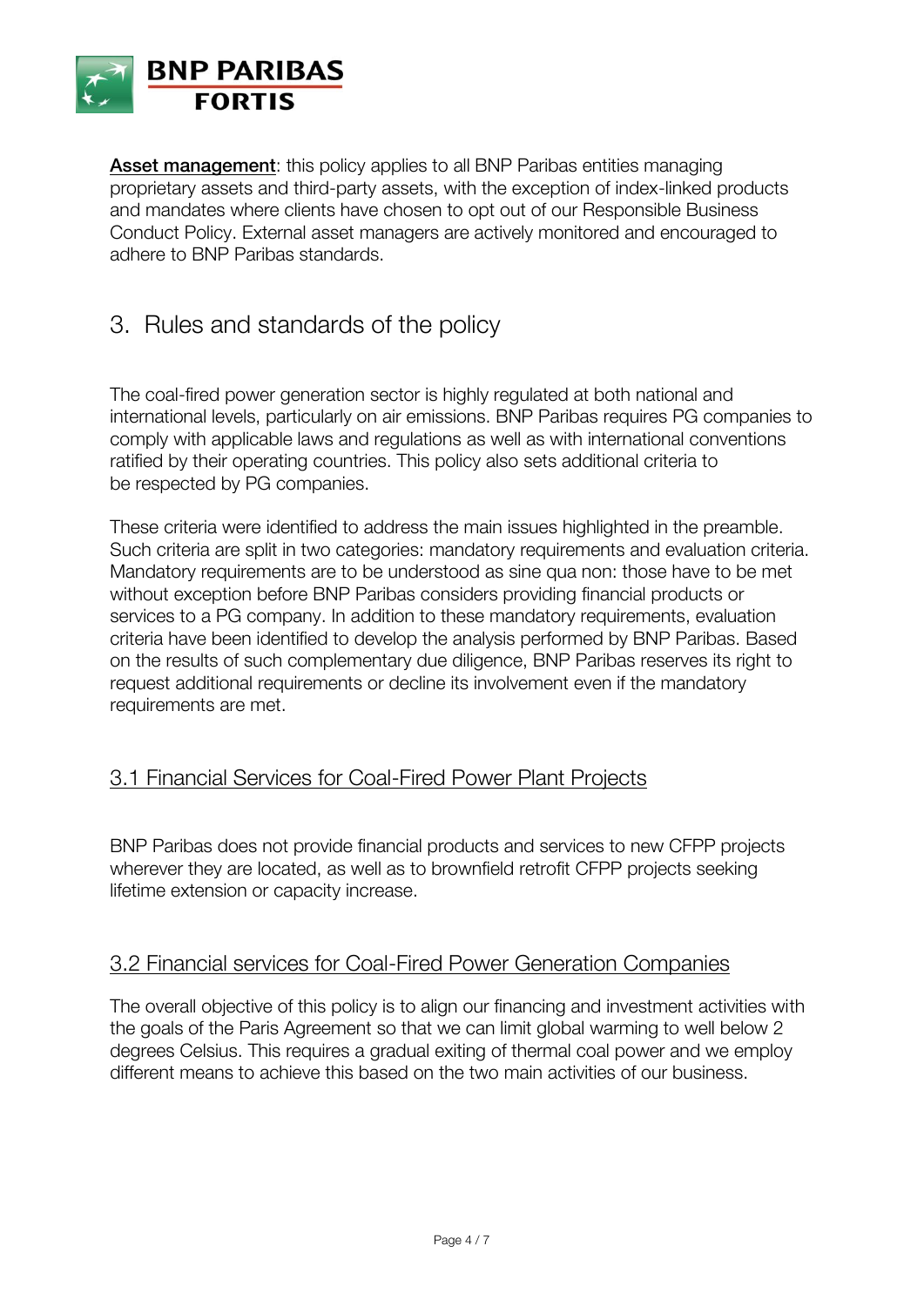

3.2.1 Mandatory requirements related to financial products and services

BNP Paribas will only provide financial products and services to PG companies that meet the following requirements:

- $\triangleright$  The company has a strategy to reduce coal power generation in its mix under a regularly monitored plan including a timeline, which will result in no longer owning or operating coal fired power generation capacities by 2030 in European Union and OECD countries, and by 2040 in the rest of the world;
- > The PG company will not add operational CFPG capacity to its power portfolio, and irrespective of other capacity that could be dismantled and/ or sold ; this includes development or commissioning of coal-fired power plants;
- The PG company discloses or can provide on demand its safety track record (work accidents, fatalities…) ;
- $\triangleright$  The PG company discloses or can provide on demand the following environmental data: atmospheric emissions of sulfur dioxide (SO2), nitrogen oxides (NOX), particulate matter (PM), and carbon dioxide (CO2), as well as water consumption, ash generation and disposal methods.

3.2.2 Mandatory requirements related to our Asset Management activities

As per BNP Paribas Asset Management's exclusion of activities related to coal detailed in its Responsible Conduct Policy, BNP Paribas will only invest in PG companies that meet the following requirements:

- $\triangleright$  PG companies whose carbon intensity from power generation is below the 2017 global average of 491 gCO2/kWh;
- $\triangleright$  PG companies who follow a Paris-compliant trajectory for the sector as determined by the International Energy Agency ('IEA') in its Sustainable Development Scenario ('SDS'). The IEA's SDS requires power generators' carbon intensity to fall to 327 gCO2/kWh by 2025, and BNP Paribas will therefore demand that companies reduce their carbon intensity between 2020 and 2025 at a rate consistent with this, excluding those that fail to do so.

BNP Paribas Asset Management may consider exceptions for power generators that make credible commitments to reducing their coal-based activities to levels consistent with the Paris Agreement within a two year timeframe, to be monitored on a half-year basis.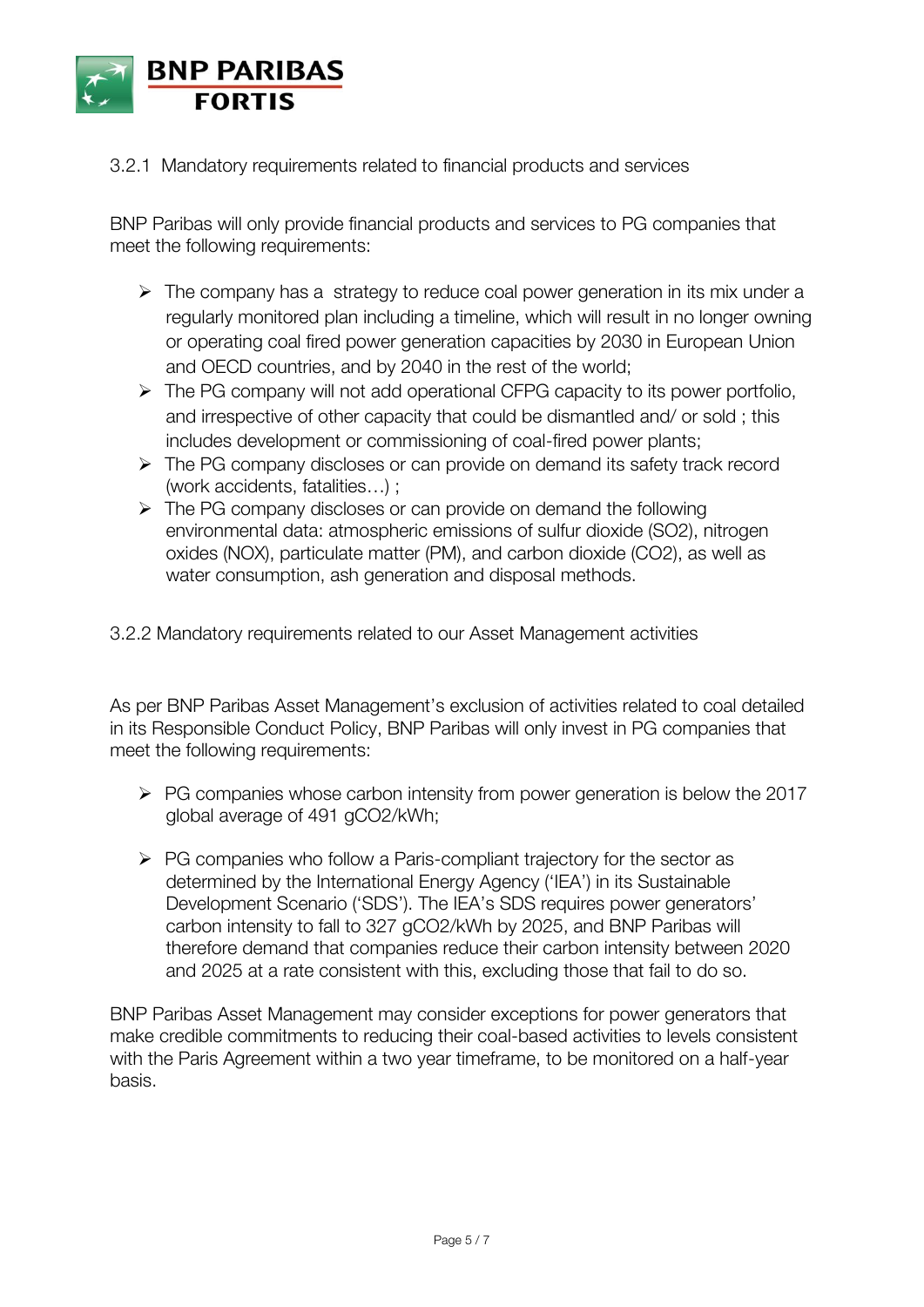

#### 3.2.3 Evaluation criteria related to financial products and services

BNP Paribas will also carry out an analysis of the PG company, based on the following evaluation criteria :

- $\triangleright$  The PG company is not subject to regular and repeated criticism about its environmental, social and governance performance on material issues<sup>2</sup>, or is taking actions to address such issues if they have occurred;
- $\triangleright$  The PG company has a health and safety policy to protect its workers (risk) reduction policy, training program);
- $\triangleright$  The PG company has put in place an information and consultation process for local communities impacted by new project development;
- $\triangleright$  The PG company has a convincing environmental, social, health and safety track record.

BNP Paribas regular client acceptance policies constitute the basis of any engagement. For any transaction, BNP Paribas requires PG companies to have a transparent attitude regarding its activities, group structure and shareholding up to the ultimate level of control.

BNP Paribas also expects from its PG clients to follow and develop industry best practices, such as biodiversity protection, industry standards reporting and contribution to the achievement of Paris agreement as illustrated by a preference for coal power generation assets closure rather than selling.

3.2.4 Specific case of new clients

From the date of release of this policy, BNP Paribas will not accept any new client :

- who derives more than 25% of its revenues from coal-fired power generation;
- who has not planned a strategy to exit from its coal power generation capacities in line with BNPP deadline; and/or
- who is planning to add CFPG capacity to its power portfolio.

Moreover, any new client should respect requirements in this policy as defined in 3.2.1 and 3.2.3.

<sup>&</sup>lt;sup>2</sup> Such as severe controversies and incidents related to violations of any UN Global Compact Principles: **<http://www.unglobalcompact.org/AboutTheGC/TheTenPrinciples/index.html>**